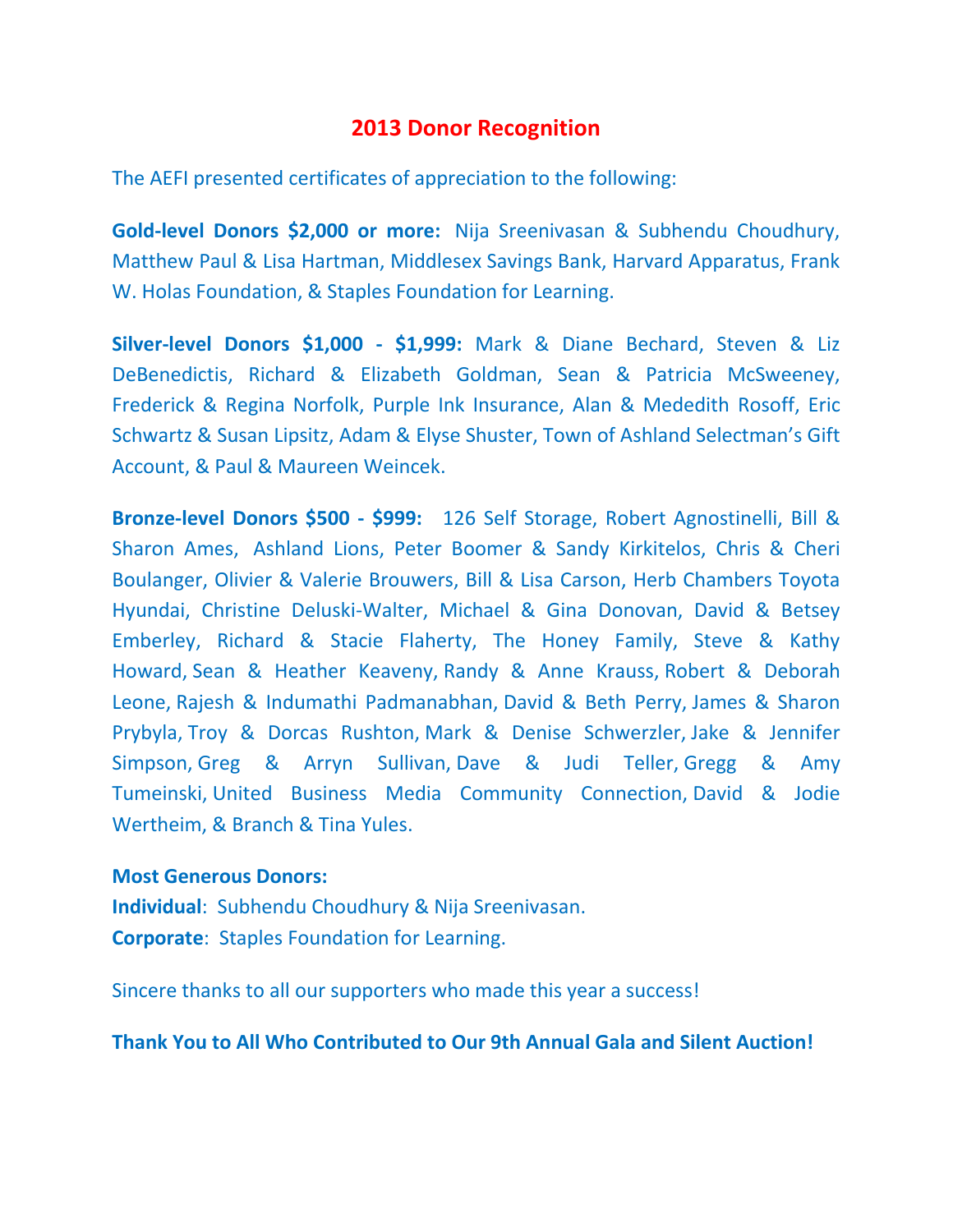#### With sincere appreciation to our 2012-13 donors:

### **Individual and Family Donors**

Ashland Middle School - Mrs. Deneen, Vice Principal Henry E. Warren Elementary School - Mrs. Malone Coburn Drive Neighborhood **Independence Lane Neighborhood Independence Lane Neighborhood** David Mindess Elementary School - Mr. Irvine, Principal Indian Brook Estates Neighborhood David Mindess Elementary School - Mr. Powers Jenny Boston David Mindess Elementary School - Mrs. Aldoupolis and John Reap David Mindess Elementary School - Mrs. Breault **Jon Fetherston** David Mindess Elementary School - Mrs. Evans Lincoln Road Neighborhood David Mindess Elementary School - Mrs. Gazard Lorraine Drive Neighborhood David Mindess Elementary School - Ms. Bannon Marianne O'Hara David Mindess Elementary School - Ms. Kamin Melanie Lewis Melanie Lewis David Mindess Elementary School - Ms. Pisello Myrtle Street Neighborhood Empire Circle Neighborhood Pennock Road Neighborhood Fatima Drive Neighborhood Pilgrim Road Neighborhood Fisk Road Neighborhood Prospect Street Neighborhood Goodnow Avenue Neighborhood and Richard Goldman Richard Goldman Green Street Neighborhood and Ridgewood Estates Neighborhood Grover Road Neighborhood Ron & BettyAnn MacDonald Hardwick Road Neighborhood Russett Hill Road Neighborhood Henry E. Warren Elementary School - Mr. Caira, Principal Senator Karen E. Spilka Henry E. Warren Elementary School - Mr. Selvitella Stacie Mulling Stacie Mullin Henry E. Warren Elementary School - Mrs. Alves Strobus Lane Neighborhood Henry E. Warren Elementary School - Mrs. Canney Taggart Court Neighborhood Henry E. Warren Elementary School - Mrs. Clifford Teller Drive Neighborhood Henry E. Warren Elementary School - Mrs. Colleton Thomas Street Neighborhood Henry E. Warren Elementary School - Mrs. Condon Wilbur Drive Neighborhood Henry E. Warren Elementary School - Mrs. Forrest William A. Guenon, Jr. Henry E. Warren Elementary School - Mrs. Freeman Winter Street Neighborhood

Alison Mawrey **Henry E. Warren Elementary School - Mrs. Gerstein** Arryn Sullivan **Henry E. Warren Elementary School - Mrs. Guiney** Henry E. Warren Elementary School - Mrs. Guiney Ashland Middle School - Mr. Soderberg Henry E. Warren Elementary School - Mrs. Mackay Ashland Middle School - Mrs. Farquharson Henry E. Warren Elementary School - Mrs. Mantos Ashland Middle School - Mrs. Laney Henry E. Warren Elementary School - Mrs. Peck Ashland Middle School - Ms. Narita Henry E. Warren Elementary School - Mrs. Wilkinson Baldwin Circle Neighborhood Henry E. Warren Elementary School - Ms. Dietzel Beth Perry **E. Warren Elementary School - Ms. McCarrick** Billy & Robin Maher **Henry E. Warren Elementary School - Ms. Mulvey** Henry E. Warren Elementary School - Ms. Mulvey Brimstone Way Neighborhood Henry E. Warren Elementary School - Ms. Tucker Buckley Avenue Neighborhood **Henry E. Warren Elementary School - Ms. Wise** CeCe Doucette Henry E. Warren Elementary School - Ms. Zambuto Dr. Cristina Valas, DVM New Castle Road Neighborhood Emily Reilly **Emily Reilly COLLEGAN CONSUMER CONSUMING CONSUMING CONSUMING CONSUMING CONSUMING CONSUMING CONSUMING CONSUMING CONSUMING CONSUMING CONSUMING CONSUMING CONSUMING CONSUMING CONSUMING CONSUMING CONSUMING CONSU**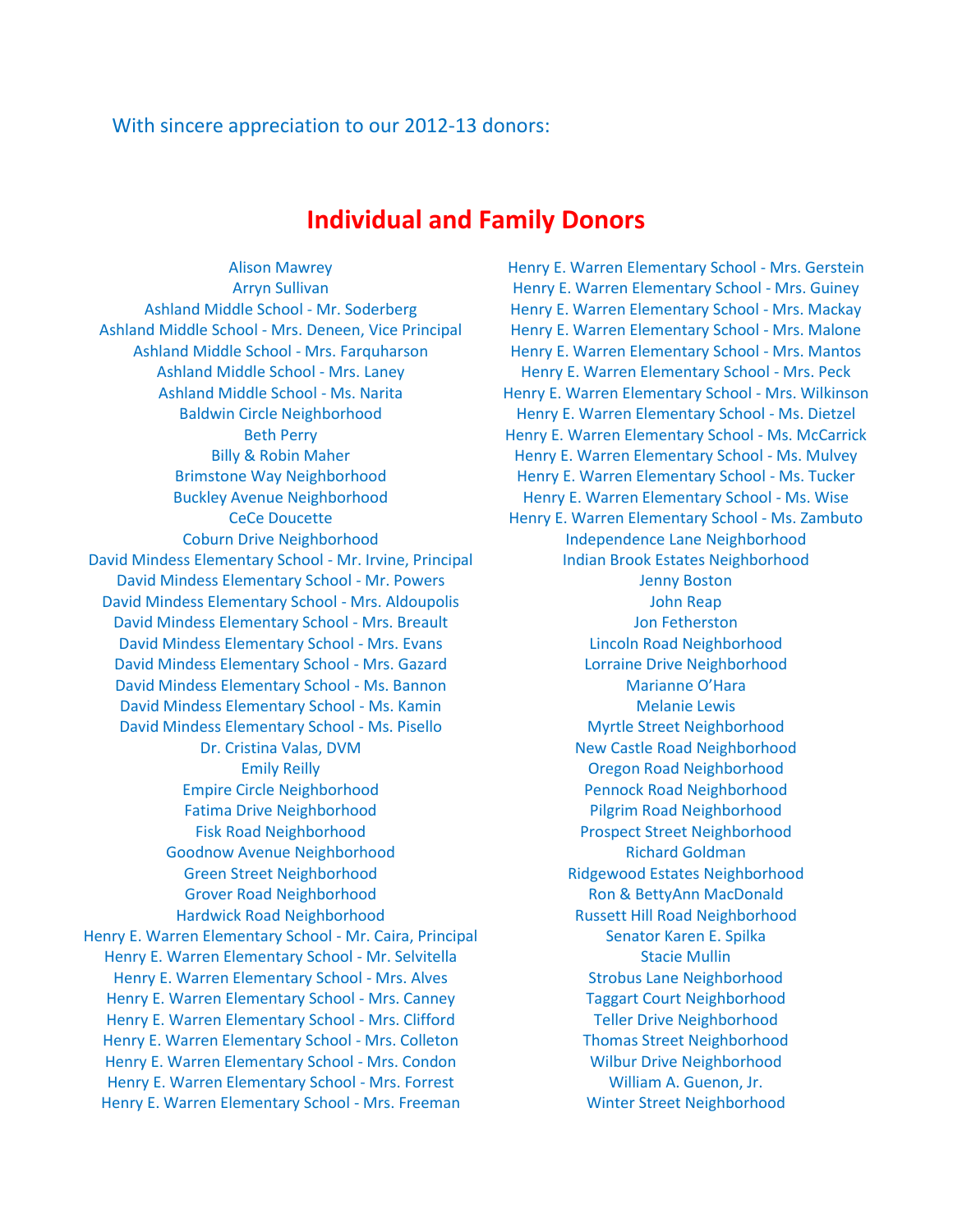# **Corporate Donors**

Acacia at Indian Meadows Country Club Mass Audubon's Drumlin Farm Ashland Animal Hospital Mohegan Sun Ashland Community Acupuncture LLC Mother's Helpers Ashland Farmer's Market Mr. Handyman Ashland School Superintendent's Office Neiman Marcus Best Friends Pet Care Oregon Club Bill & Rosalie Utley, RSU Associates **Out Post FarmPalettes** Boston Duck Tours **PF Chang's** Christmas Tree Shops **Roller Kingdom** Danforth Museum and School of Art Salon Charisma Davis Farm Road Neighborhood Salon Entre Nous Davis Farmland & Mega Maze Salone de Bella deCordova Sculpture Park and Museum Samba Steak & Shushi Doubletree Suites by Hilton-Boston Sherborn Day Spa Framingham Bakery Co. The Contract Contract Contract Contract Contract Contract Contract Contract Contract Contract Contract Contract Contract Contract Contract Contract Contract Contract Contract Contract Contract Contrac

A Beautiful You Marathon Deli AMC Theaters Massachusetts Museum of Contemporary Art Animal Adventures and a metrowest Yoga ArtsEmerson Modelville Hobby Ashland Fire Department Nashoba Valley Ski Area Barnes & Noble New England Aquarium Bertucci's **CONNECT CONNECT CONNECT BETWEEN** Best Buy **Diver West Farm** Blue Man Group **Pawtucket Red Sox Bose Corporation Bose Corporation Peabody Essex Museum** Boston Celtics **Percy's Appliance** Boston Red Sox **Pheasant Hill Landscape** Boston Ski & Tennis **Playtown Express** Camp Canine Dog Daycare & Spa Practice of Family and Cosmetic Dentistry Camp Cody **Premier Image Gallery** Camp Stanley **Preservation Society of Newport County** Cedarland Amazement Center Providence Children's Museum Che's Beer & Wine Roche Bros. Supermarkets Circle Furniture **Rolling Video Games of Worcester County** Clarks **Clarks Rose's Automotive** Cranmore Mountain Resort **Ryan Family Amusements CVS** Salem Wax Museum **Dream Dinners Simply Perfect Nails** EcoTarium Six Flags New England F1Boston SkyZone Boston Family Pet Hospital Southwick's Zoo Fish Works **Sparkle with Spirit, Laurie Tosti** Fiske's General Store Stone's Public House ForeKicks **Story Land** Frozen Ropes The Bird in Hand